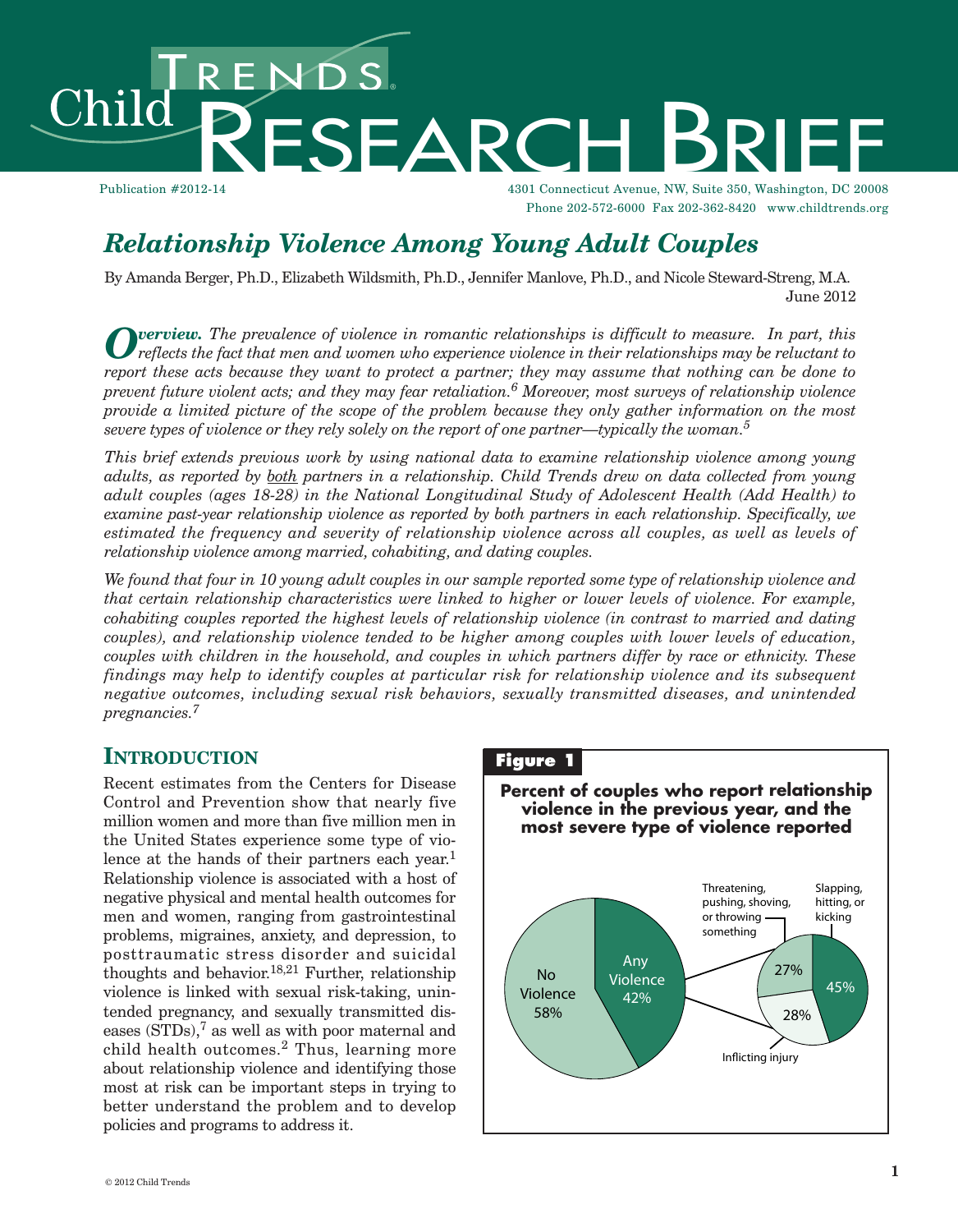## **ABOUT THE DATA SOURCE FOR THIS BRIEF**

The National Longitudinal Study of Adolescent Health (Add Health) is a nationally representative survey of U.S. students who were in the seventh through 12th grades in 1994-1995. The third round of the survey (Wave III) interviewed participants again in 2001-2002, when they were between the ages of 18 and 28. This *Research Brief* used data from the Romantic Pairs subsample ("couples sample") of the Wave III survey, which provides individual and relationship information on 1,507 randomly selected respondents and their partners, who were interviewed separately.

To be included in this subsample, both the respondent and the partner had to be at least 18 years old and in a current, heterosexual relationship that was at least three months in length. The sample was designed to consist of approximately 500 married, 500 cohabiting, and 500 dating couples, resulting in a weighted sample of 24 percent married couples, 24 percent cohabiting couples, and 52 percent dating couples. The analytic sample was restricted to the 1,317 couples with valid weights, and all analyses were weighted to represent the 8,206 couples eligible to be included in the subsample. The main limitations of this study are that the couples data: 1) were collected 11 years ago and thus may not accurately reflect current levels of violence in young adult relationships; 2) only include heterosexual couples; 3) only include couples who were still in relationships at the time of the interview and thus may underestimate the prevalence of relationship violence for those who broke up as a result of violence; and 4) exclude dating couples who were in shorter dating relationships (less than three months) and thus are biased towards couples in longer-term relationships. However, these limitations are offset by the rich and varied measures of relationship violence collected from both partners.

**In this brief, "relationship violence" is defined as any of the following behaviors perpetrated or experienced by either partner in the previous year: threats of violence, pushing, shoving, or throwing something that could inflict harm; slapping, hitting, or kicking; or inflicting an injury, such as a sprain, bruise, or cut.** Respondents were asked how often they or their partners had done any of the latter in the previous year; those who reported that these behaviors occurred one or more times were considered to have perpetrated or experienced that behavior. Differences presented in this brief are statistically significant at the p<.05 level.

## **PATTERNS OF PHYSICAL VIOLENCE AMONG YOUNG ADULT COUPLES**

**Four in 10 couples report some type of relationship violence.** In 42 percent of young adult couples in our study sample, one or both partners reported either perpetrating or experiencing some type of relationship violence – such as threatening, hitting, or inflicting injury – in the previous year (see Figure 1). This finding is higher than other national estimates, 9, <sup>15</sup> which is likely attributable in part to the fact that reports from both partners were used, including reports of both experiencing and perpetrating violence, and that our sample included longer-term and on-going relationships.

Slightly more than one-quarter  $(27$  percent) reported that the most severe type of violence they had experienced involved pushing, shoving, throwing something that could inflict harm, or threatening to carry out a violent act.

- $\blacksquare$  Nearly one-half (45 percent) reported that the most severe type of violence they experienced was slapping, hitting, or kicking.
- $\blacksquare$  More than one-quarter (28 percent) reported that the most severe type of violence they had experienced resulted in an injury, such as a sprain, bruise, or cut to themselves and/or their partner.

#### **Couples often report multiple types and episodes of relationship violence.**

 $\blacksquare$  Most of the couples who reported more severe types of physical violence (such as violence that resulted in injury) reported less severe types of violence as well. For example, nearly all (87 percent) reported pushing, shoving, throwing something that could inflict harm, or threatening to carry out a violent act (analyses not shown).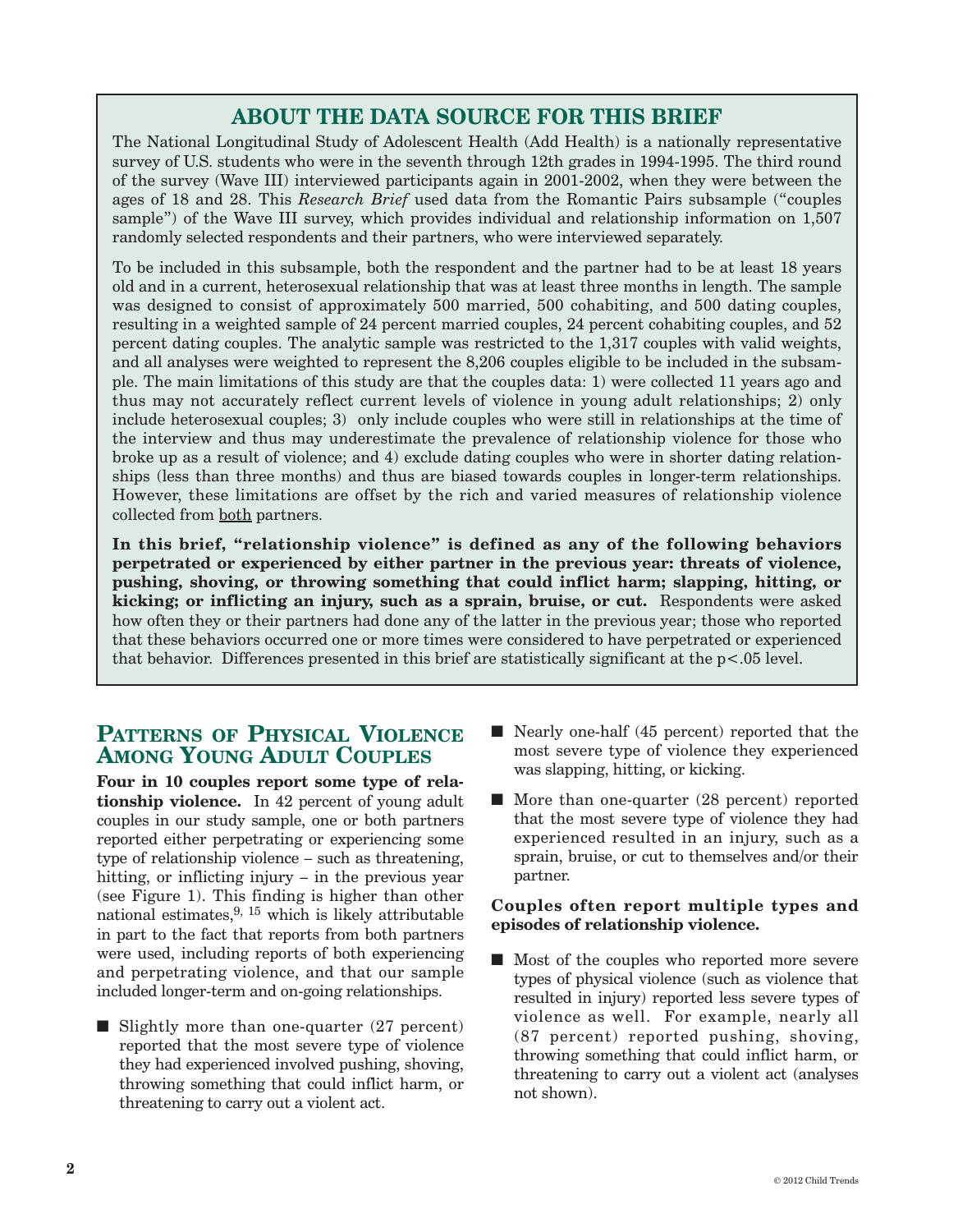Regardless of violence type, two-thirds of couples who reported relationship violence noted *multiple occurrences* of violence in the previous year; only one-third reported a single act of violence (analyses not shown).

**In many cases, only one partner (often the female) reports violence in the relationship.** In 39 percent of couples, one or both partners reported that the man experienced violence; in 27 percent of couples, one or both partners reported that the woman experienced violence. In both cases, relationship violence was most often reported by only one partner—typically the female (see Figure 2). These findings match other national statis $tics<sup>1</sup>$  and may reflect gender biases in ways relationship violence data are reported, collected, and measured in national surveys. 5,18

- $\blacksquare$  Among couples in which one or both partners reported that the man experienced violence, only one-third (13 percent of the 39 percent) of reports came from both partners.
- Similarly, among couples in which one or both partners reported that the woman experienced violence, just under one-third (eight percent of the 27 percent) of reports came from both partners.
- In general, women were *more* likely to report that they had been violent toward their male partner (17 and 13 percent, for a total of 30 percent), than they were to report that their partner had been violent toward them (11 and eight percent, for a total of 19 percent). In

#### **Figure 2**



contrast, men were less likely to report that they had been violent toward their female partner (eight and eight percent, for a total of 16 percent) than they were to report that their partner had been violent toward them (nine and 13 percent, for a total of more than 22 percent).

## **RISK OF VIOLENCE BY RELATIONSHIP TYPE AND CHARACTERISTICS**

Not all couples in the sample were the same: some were married, some were cohabiting, and some were dating. Relationship characteristics linked to relationship violence—including the length of the relationship, partners' educational attainment, the presence of children in the household, and partners' racial and ethnic background—often vary by relationship type. Additionally, the associations between relationship characteristics and relationship violence are likely to differ for married, cohabiting, and dating couples. Therefore, we examined how these differences played out in the lives of the three types of couples.

**Cohabiting couples report the highest levels of relationship violence, and dating couples report the lowest.** Although 42 percent of all couples in our study sample reported some type of relationship violence in the previous year, variations existed by relationship type. Among these young couples, married and cohabiting couples were both more likely to report violence than were dating couples: 45 percent of married couples and 52 percent of cohabiting couples reported violence, compared

#### **Figure 3**

#### **Percent of couples who report relationship violence, common-couple violence and injury, by relationship type**

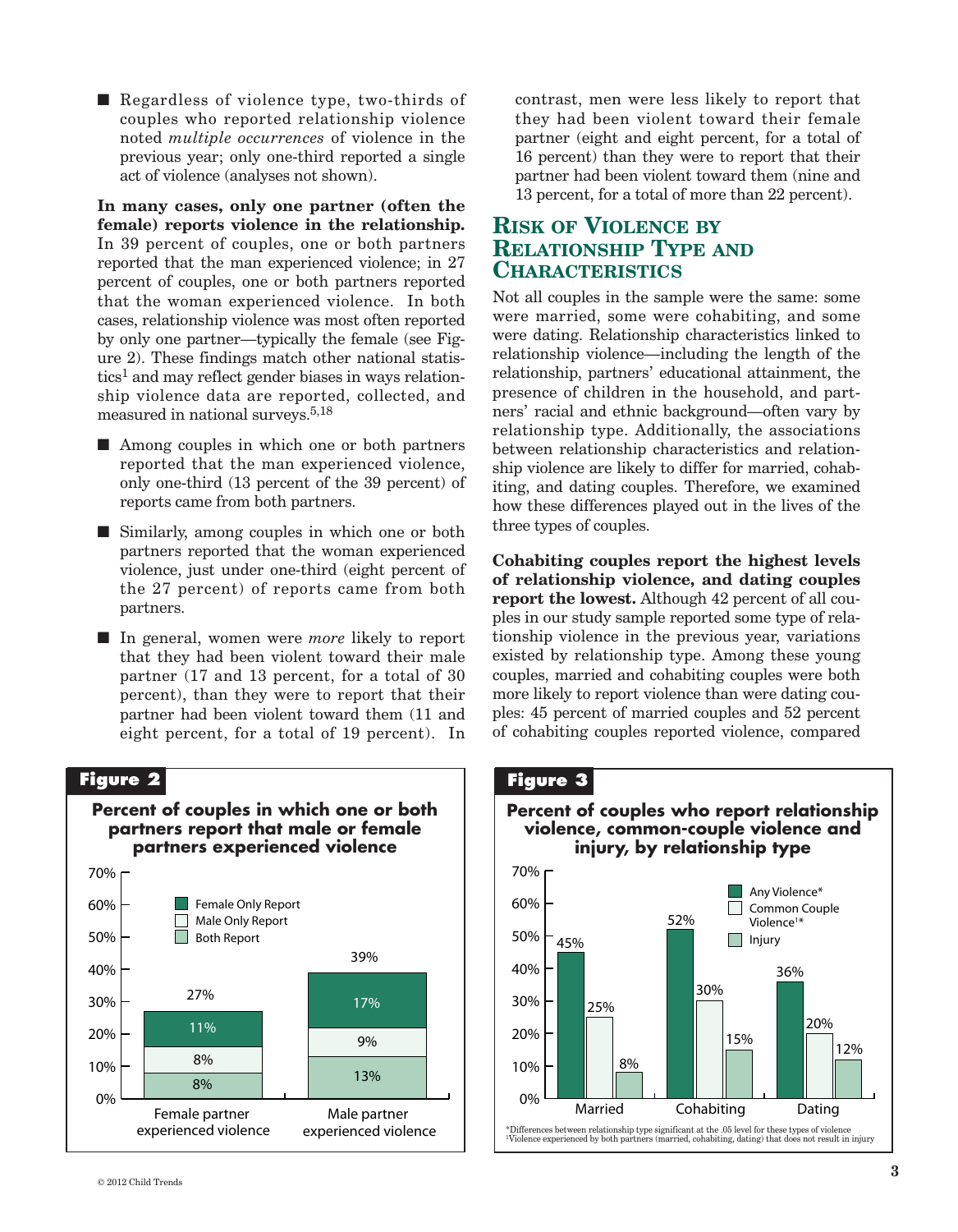with 36 percent of dating couples (see Figure 3). Overall, 24 percent of the couples reported "common couple violence"—that is, violence experienced by both partners that does not result in injury.<sup>13</sup> Cohabiting couples were also more likely than were dating couples to report common couple violence (30 percent of cohabiting couples, compared with 20 percent of dating couples and 25 percent of married couples). Reports of injury from relationship violence were similar across relationship type (ranging from eight to 15 percent).

**For married and dating couples, the longer a relationship lasts, the more likely it is that relationship violence in the previous year will be reported.** Nearly six in 10 (57 percent) married couples in our study sample had been together for more than four years, compared with only one in four (24 percent, each) cohabiting and dating couples (analyses not shown). Figure 4 shows that:

- $\blacksquare$  Five in 10 (52 percent) married couples and six in 10 (60 percent) dating couples who had been together for four or more years reported past-year relationship violence, compared with about three in 10 married and dating couples (35 percent and 30 percent, respectively) who had been together less than four years.
- $\blacksquare$  Relationship length was not associated with relationship violence among cohabiting couples: more than one-half of cohabiting couples reported violence in their relationship regardless of their relationship length.



**Increased educational attainment is associated with fewer reports of violence for both married and dating couples.** Eight in 10 (79 percent) dating couples in our study sample reported that at least one partner had obtained some college education (or were still enrolled in school), compared with roughly six in 10 married and cohabiting couples; analyses not shown). Figure 5 shows that:

- $\Box$  Couples in married and dating relationships who reported that one or both partners had some college education or were enrolled in school at the time of the interview were less likely to report relationship violence than were those in which neither partner had reached these academic milestones. Specifically, 39 percent of married couples and 32 percent of dating couples who had some college education reported violence in their relationship, compared with 54 percent of both married and dating couples who lacked any college experience.
- Among cohabiting couples, educational attainment was not associated with relationship violence: more than one-half of cohabiting couples reported violence in their relationship regardless of educational level.



**Having children in the household is associated with increased reports of violence for married and dating couples.** Fifty-nine percent of married couples and 38 percent of cohabiting couples had a child living with them in the household; 14 percent of dating couples had a child in one or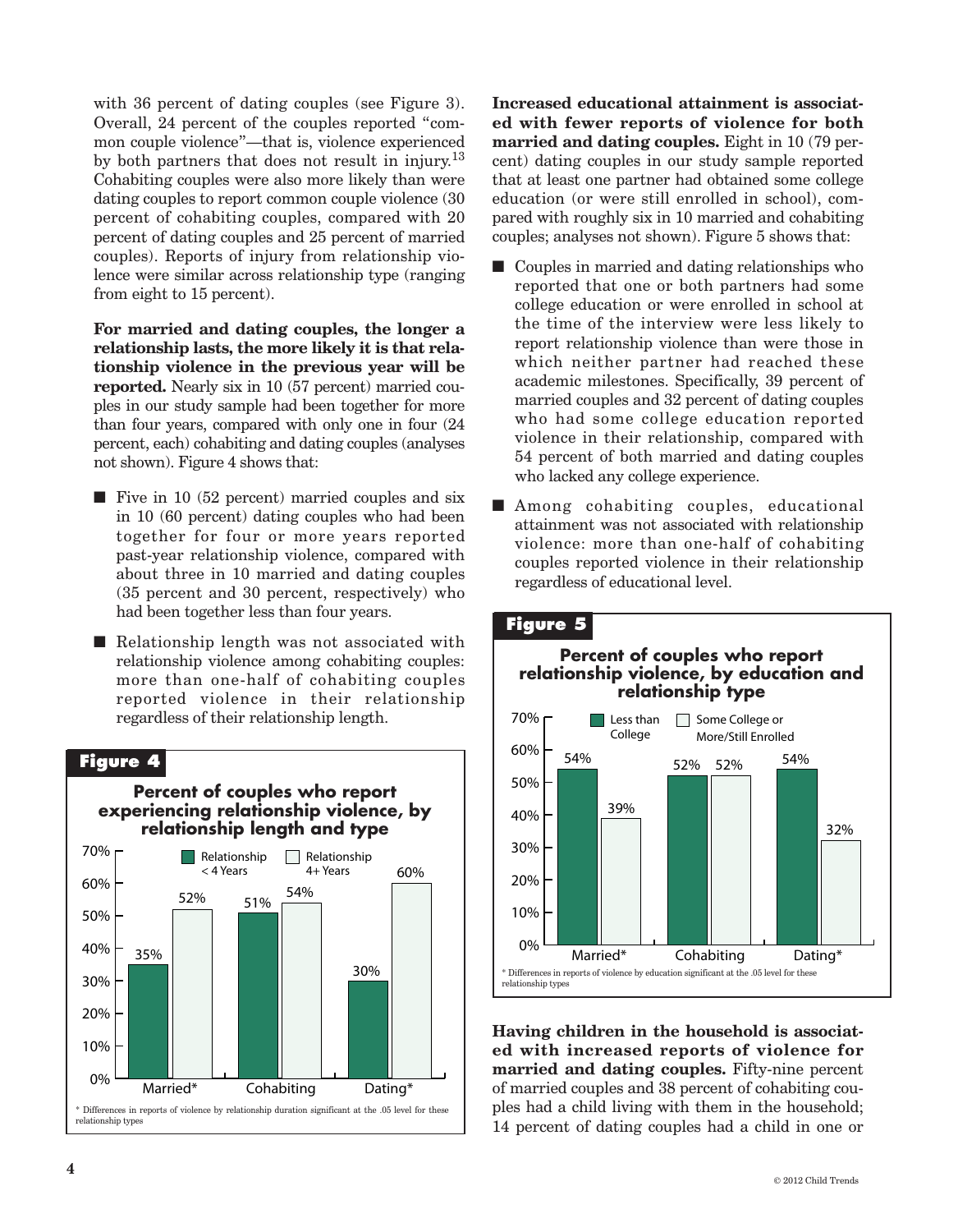

both of their households (analyses not shown). As shown in Figure 6:

- $\blacksquare$  Slightly more than one-half (51 percent) of married couples and nearly two-thirds (63 percent) of dating couples with children living in one or both of their households reported past-year relationship violence, compared with 37 percent of married couples and 31 percent of dating couples with no children living in the household.
- $\blacksquare$  The presence of children was not linked to violence among cohabiting couples: about onehalf of cohabiting couples reported violence regardless of the presence of children in the household (48 percent with children and 54 percent without).

**Married couples in which the partners were of different racial or ethnic backgrounds were more likely to report relationship violence.** One in five (19 percent) cohabiting and dating couples reported that partners came from different racial and/or ethnic backgrounds, compared with one in 10 (12 percent) married couples. However, this characteristic was only linked to violence for married couples. As seen in Figure 7:

 $\blacksquare$  Nearly two-thirds (65 percent) of married couples with partners of different racial/ethnic backgrounds reported relationship violence,

#### 65% 60% 50%  $\Box$  Partners Different Race/Ethnicity **Partners Same** Race/Ethnicity **Figure 7 Percent of couples who report relationship violence, by couple's race/ethnicity and relationship type**



compared with 42 percent of married couples with partners of the same racial/ethnic background.

 $\blacksquare$  Cohabiting and dating couples with partners of different racial/ethnic backgrounds reported similar levels of violence as those with partners of the same racial/ethnic background.

#### **DISCUSSION**

The actual prevalence of relationship violence in the United States is difficult to assess, not only because it is often underreported, but also because estimates often rely on survey responses from only one partner (most often the female partner)<sup>18</sup> or are drawn from sources such as shelter or criminal justice records that tend to underestimate less severe forms of violence or common couple violence. <sup>13</sup> In our research for this brief, we used the Romantic Pairs subsample of the Add Health survey to measure reports of past-year violence from both partners in a relationship. Several notable findings emerged from this work. Some of these findings may help to identify couples at particular risk for relationship violence and its subsequent negative outcomes, including sexual risk behaviors, STDs, unintended pregnancies, and even death.

**Young adult couples report high levels of relationship violence.** We found that four in 10 young adult couples reported some type of physical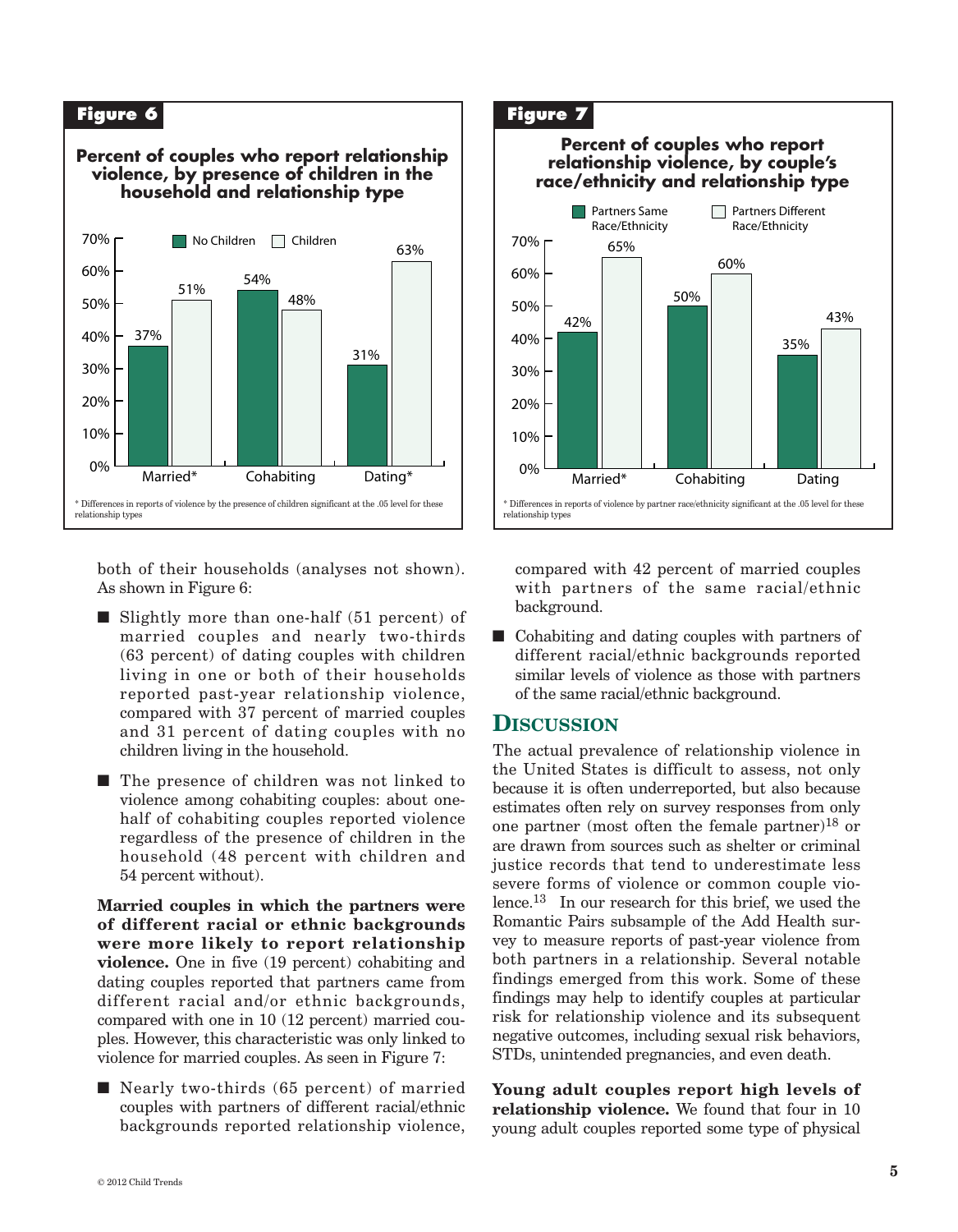relationship violence or threatening behavior *in the previous year.* In this brief, relationship violence is measured among couples, incorporating information from both partners about experiencing violence as well as perpetrating it. Therefore, our results are not directly comparable to estimates based on individual reports of experiencing violence. However, other recent research based on a nationally-representative sample of adults aged 18 and over estimates that 33 percent of women and 28 percent of men will experience physical violence (not including threatening behavior) from an intimate partner at some point in their lives. <sup>1</sup> No doubt estimates would be even higher if threats were included in this estimate and if information on perpetration of violence from the partners was included. It is increasingly clear that relationship violence is distressingly common among men and women, particularly young adults. Although not all relationship violence begins in young adulthood, recent national data reveal that, of all U.S. adults who report experiencing relationship violence, more than one-half were younger than 24 when they first experienced this violence. 1

**Both men and women experience relationship violence.** Although people often assume that women are more likely than are men to experience relationship violence, <sup>5</sup> the findings reported in this brief, in line with evidence from other research, confirm that violence against men is common as well. 1,18 In fact, data from Add Health and other national data sources indicate that experiencing relationship violence may be more common among men than among women. <sup>1</sup> The misperception that men are never the "victims" of relationship violence may be attributed, in part, to biases in how violence is assessed (such as the belief that women are more credible in their reports of relationship violence) and to men's chronic underreporting of violence—even when they are the recipients of it—stemming from the stigma attached to male reports of relationship violence. 5,18

**Couple-level agreement on reports of violence seems to be limited.** Violence was reported by both partners in less than one-third of the couples reporting that either the man or woman experienced violence. This finding, which has been mirrored in other nationally representative samples, <sup>19</sup> may reflect differences in how men and women assessed violence or how willing they were to report it. 5,18 Moreover, the divergence in partners' responses points to the need to find better ways to assess violence using survey data and to

explore the reasons behind men and women's lack of agreement about the experience of relationship violence.

**Not all relationship violence results in injury.** Consistent with results from prior research, <sup>6</sup> we found that relationship violence among young adults most commonly involves less severe types of aggression, specifically, violence that does not result in injury. However, these threatening and hitting behaviors were also the most likely types of violence to have occurred more than once in the previous year. Prior research has found that two-thirds of adults who experience relationship violence report multiple violent acts by the same partner and that these adults report about three-and-a-half violent acts a year.<sup>23</sup>

**Many couples exhibit reciprocal violence that does not result in injury.** Overall, we found that 20 percent of dating couples, 30 percent of cohabiting couples, and 25 percent of married couples experienced non-injurious, bi-directional violence. These couples may be exhibiting what is known as common couple violence (which, as defined in Figure 3, is violence that occurs occasionally in the context of interpersonal conflict, that is perpetrated equally by both partners, and that generally does not escalate or result in injury13). For these couples, it may be that violence is less about premeditation or control and more about reacting to volatility in the relationship. <sup>13</sup> However, it may also be the case that the survey data used for this brief provide more information on less serious violence and show more gender equity in relationship violence than do data from other sources—such as clinics, shelters, hospitals, criminal justice systems, or divorce courts. 13

**Couples in cohabiting relationships are the most likely to report relationship violence.** Consistent with prior studies, <sup>3</sup> we found that couples in cohabiting relationships report higher levels of relationship violence than do couples in dating or married relationships. In fact, throughout the analyses, cohabiters were different from married and dating couples, in that they had the highest reports of relationship violence, regardless of other relationship characteristics (such as relationship duration, education, and the presence of children in the household). One possible explanation for this finding is that couples in cohabiting relationships face more financial hardships and report lower levels of relationship quality, 10,14 both of which may lead to a greater risk of relationship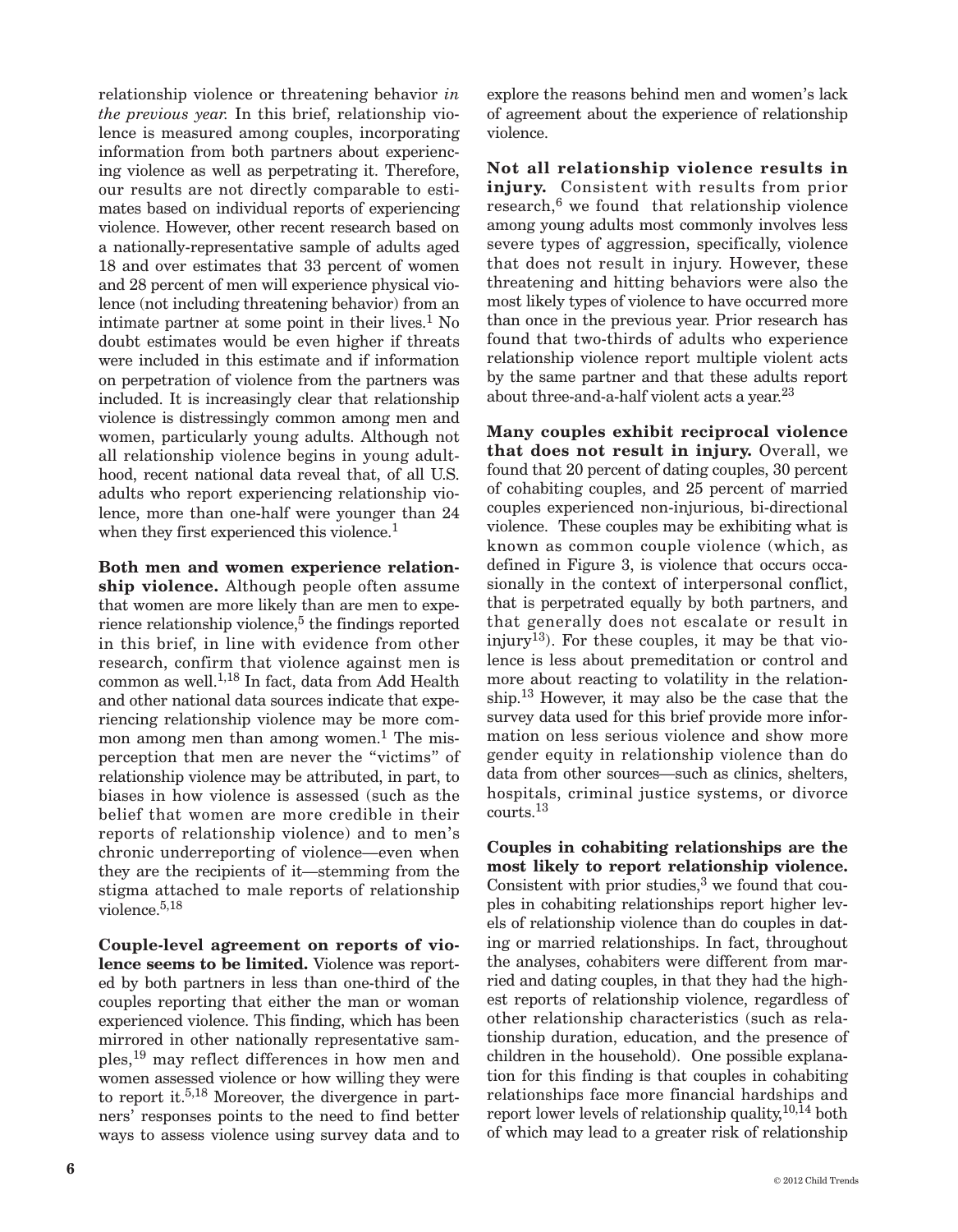violence. Because cohabitation is increasingly common in the United States, <sup>20</sup> the high level of violence among these couples is of particular concern and more studies of cohabiting couples are needed.

**The education and racial/ethnic makeup of couples appears to have a bearing on relationship violence.** We found that married and dating couples in which neither partner has received any college education report higher levels of relationship violence. The reason for this finding may be that individuals with lower levels of education have lower incomes, weaker social networks, and less power, resulting in higher levels of stress, vulnerability, relationship conflict, and, subsequently, violence. <sup>12</sup> Additionally, among married couples, we found that differing racial/ethnic backgrounds between partners is also linked to increased levels of violence. Couples with different racial/ethnic backgrounds – particularly married couples with different racial/ethnic backgrounds - are often confronted with numerous stressors, including racism, discrimination, and conflicting beliefs about family structure and power;<sup>4</sup> in some cases, these stressors may result in higher levels of relationship conflict and violence.

**Levels of violence appear to be higher in households with children.** In our analyses, we found that the presence of a child or children in the household—biological, step-, or adopted—puts some couples at additional risk for violence. This confirms prior research that has found that relationship violence is more common among couples with children than among those without children. <sup>16</sup> Parenting, in general, can be stressful, and the stress involved in raising children often spills over into couples' relationships. <sup>8</sup> Parenting may be particularly stressful when a stepchild is involved. <sup>22</sup> When violence enters a household, it threatens not only the well-being of the adults, but also that of the children – and prior research has shown that some parents delay leaving a violent relationship out of concern for their children. <sup>17</sup> It is estimated that 15.5 million children in the United States live in households with relationship violence between their parents or caregivers, <sup>16</sup> and evidence shows that countless negative childhood outcomes are associated with living in a violent household, including an elevated risk of children being involved in relationship violence themselves. <sup>11</sup> Further, the evidence confirms that relationship violence can be intergenerational: children whose parents engaged in relationship violence are more likely to be involved in relationship violence as adults. <sup>11</sup> As such, couples who live with children and who experience relationship violence represent a critical population for targeted violence prevention.

## **CONCLUSION**

Although nationally-representative data indicate that, as a whole, relationship violence has been declining since the early 1990s, the same data indicate that young adults are at the greatest risk for getting caught up in this destructive vortex.<sup>6</sup> The findings in this brief reveal that physical relationship violence is reported in a substantial percentage of young adult relationships. Though not included in these analyses, many young adult couples may also experience psychological or sexual violence. Our findings also point to the need to identify better survey methods to assess relationship violence prevalence and to focus future research and prevention on high-risk couples, such as cohabiting couples and couples with children. Although chronic underreporting especially among men – may limit our ability to identify couples who experience relationship violence, the findings presented in this *Research Brief* highlight the need for ongoing awareness and prevention strategies to address the problem.

This *Research Brief* was prepared under Grant No. 1 FPRPA006015-01-00 and Grant No. 1 FPRPA006049- 01-00, U.S. Department of Health and Human Services, Office of Population Affairs (OPA). The authors thank OPA for its support of the writing, editing, and production of this Research Brief. Additionally, we would like to thank Christina Lachance and Susan Moskosky at OPA as well as Marci McCoy-Roth, Kristin A. Moore, and Carol Emig at Child Trends for their careful reviews of and helpful comments on this brief.

Editor: Harriet J. Scarupa

#### **REFERENCES**

<sup>1</sup> Black, M. C., Basile, K. C., Breiding, M. J., Smith, S. G., Walters, M. L., Merrick, M. T., et al. (2011). *The National Intimate Partner and Sexual Violence Survey (NISVS): 2010 summary report.* Atlanta, GA: National Center for Injury Prevention and Control, Centers for Disease Control and Prevention.

<sup>2</sup> Boy, A., & Salihu, H. (2004). Intimate partner violence and birth outcomes: A systematic review. *International Journal of Fertility and Women's Medicine, 49*(4), 159-164.